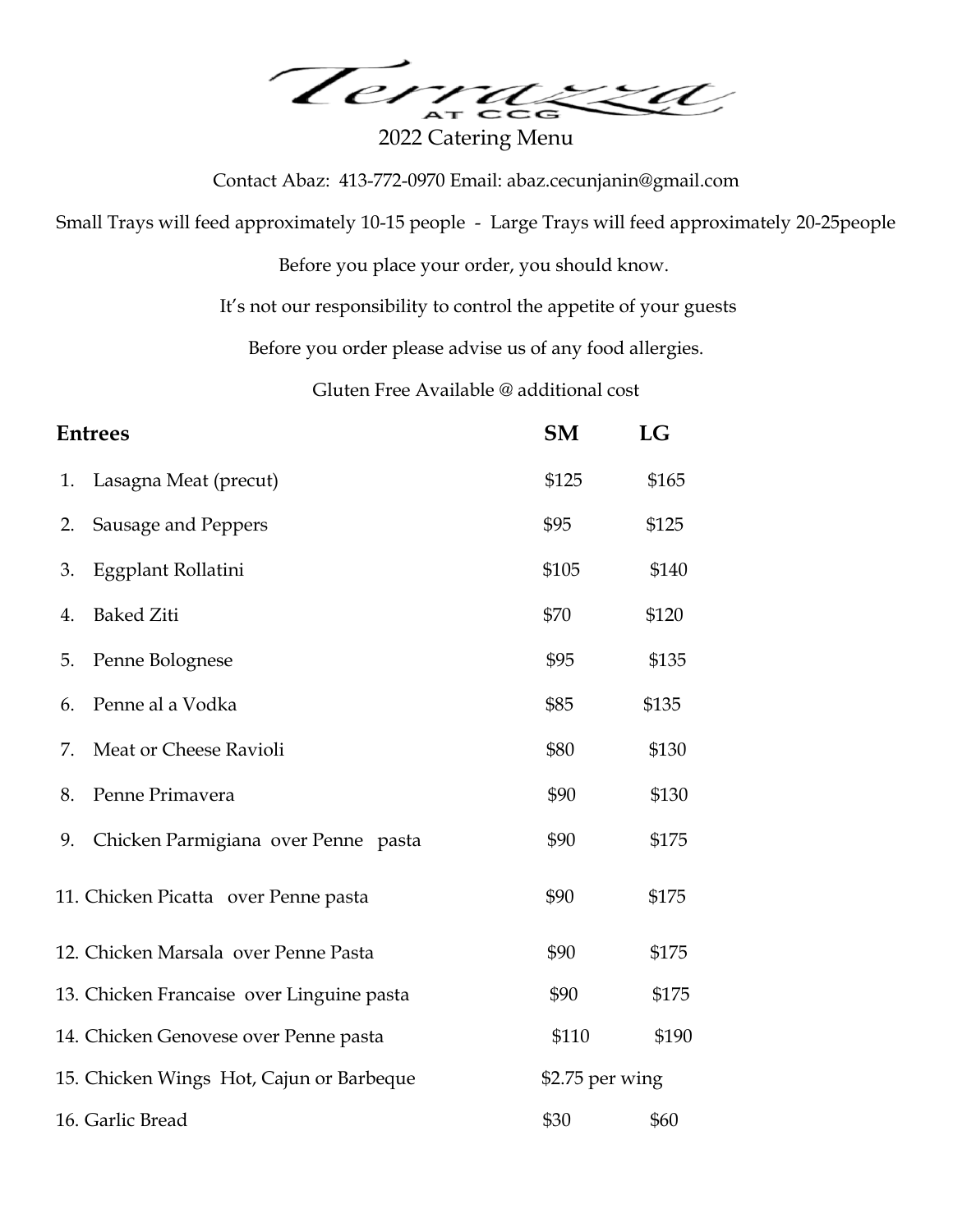| 17. Roasted Potatoes                        | \$45           | \$75  |
|---------------------------------------------|----------------|-------|
| 18. Mashed Potatoes                         | \$60           | \$90  |
| 19. Roasted Brussel Sprouts                 | \$95           | \$145 |
| 20. Rice Pilaf                              | \$45           | \$75  |
| 21. Green Beans                             | \$45           | \$75  |
| 22. Cheese Tortellini Genovese or any sauce | \$90           | \$175 |
| 23. Scrambled Eggs                          | $$1.5$ per egg |       |

# **Per person options: minimum 10 people**

| 1. Shrimp Scampi 1 shrimp per person, complementary pasta included \$4    |        |
|---------------------------------------------------------------------------|--------|
| 2. Shrimp Fradiavlo 1 shrimp per person, complementary pasta included \$6 |        |
| 3. Spaghetti and Meatballs 1 meatball per person                          | \$4.00 |
| 4. Spaghetti and Sausage 1 sausage per person                             | \$3.50 |
| 5. Fried Mozzarella Sticks 1 per person                                   | \$2.50 |
| 6. Stuffed Mushroom 1 per person                                          | \$2.00 |
| 7. Shrimp Cocktail 13/15 (1 per person)                                   | \$4.00 |

# **Salads small trays for up to 10 people and large trays for up to 25ppl**

with all the condiments on it as it comes on our regular dinner menu

| Tossed Garden salad with all the condiments  | \$5pp      |
|----------------------------------------------|------------|
| Griled Chicken                               | \$7pp      |
| Grilled Shrimp 2 per person                  | \$8pp      |
| Plain Caesar Salad                           | \$6pp      |
| Mediterranean Salad                          | \$5pp      |
| Cold Antipasto Salad (genoa, ham and cheese) | \$8pp      |
| Spinach Salad                                | \$8pp      |
| Homemade Dinner Rolls and Butter             | \$.75 each |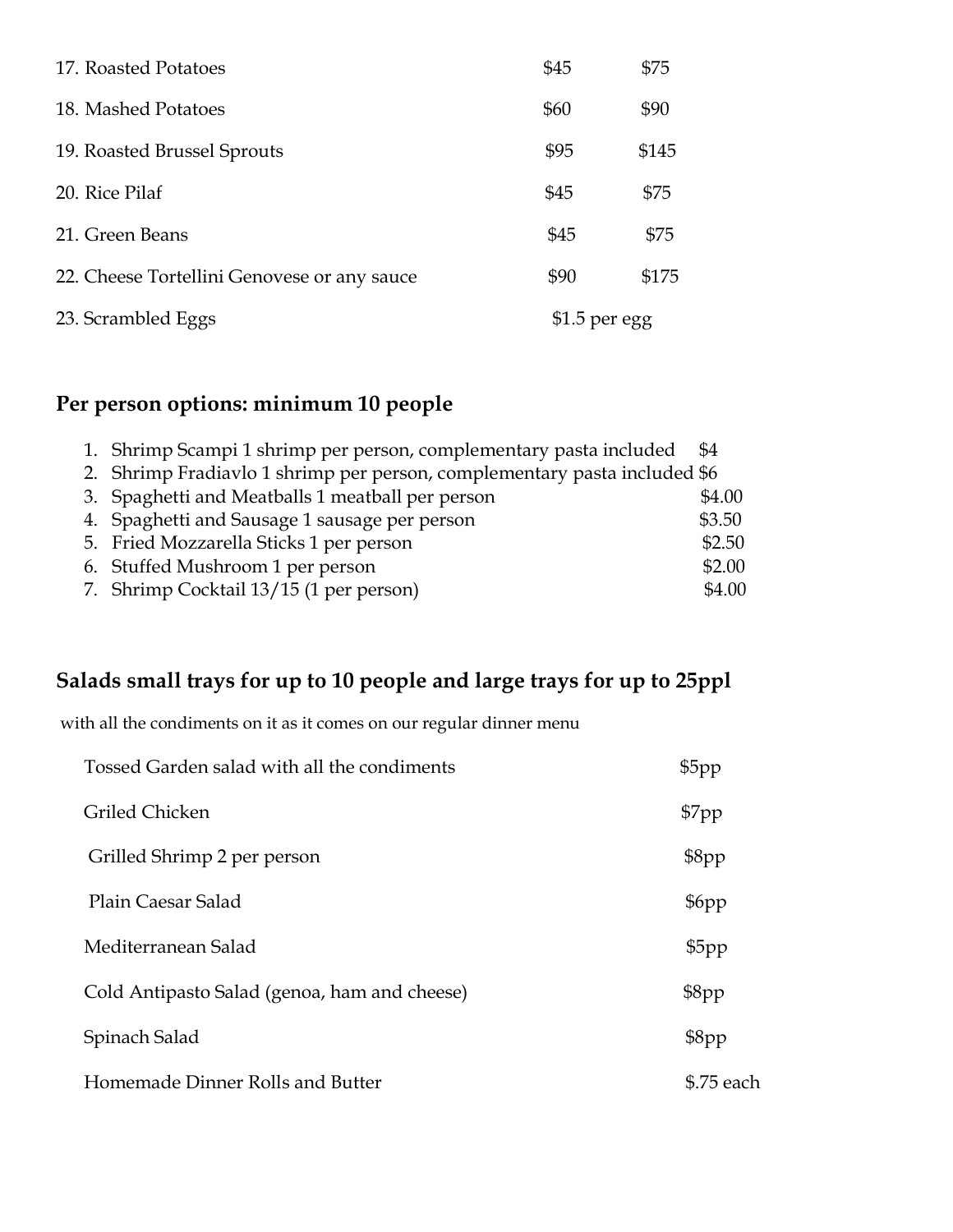### **Package**

Assorted Wraps or Grinders: Turkey, Roast Beef, Ham, Tuna

Served with chips, can of soda or bottle water  $$15.99/$  person

#### **Dessert**

Italian Tiramisu \$7 per peace

Dessert slice \$7 per slice, Cheese Cake, Carrot Cake, Chocolate Mousse, Lemon Cake, Cannoli or Tiramisu

Some entrees need 24 hour advanced notice. And some can be done in few hours if quantity available

When placing the order thru email make sure you get the confirmation email. Or call to make sure we have the order

[Abaz.cecunjanin@gmail.](mailto:Abaz.cecunjanin@gmail)com

For larger quantities please ask.

Plastic Utensils and napkins available at \$1.50 per person

In house pick up fee 5%

Delivery with in 15 mile radius 10% delivery fee and 20% Delivery fee over 25 mile radius not delivering over 30 miles

7% Tax will be added to the final invoice

50% deposit required on the time of placing the order

or if other arrangements are made with the event coordinator

*Our Regular Dinner/Lunch menu is available on our website www.Terrazzagreenfield.com*